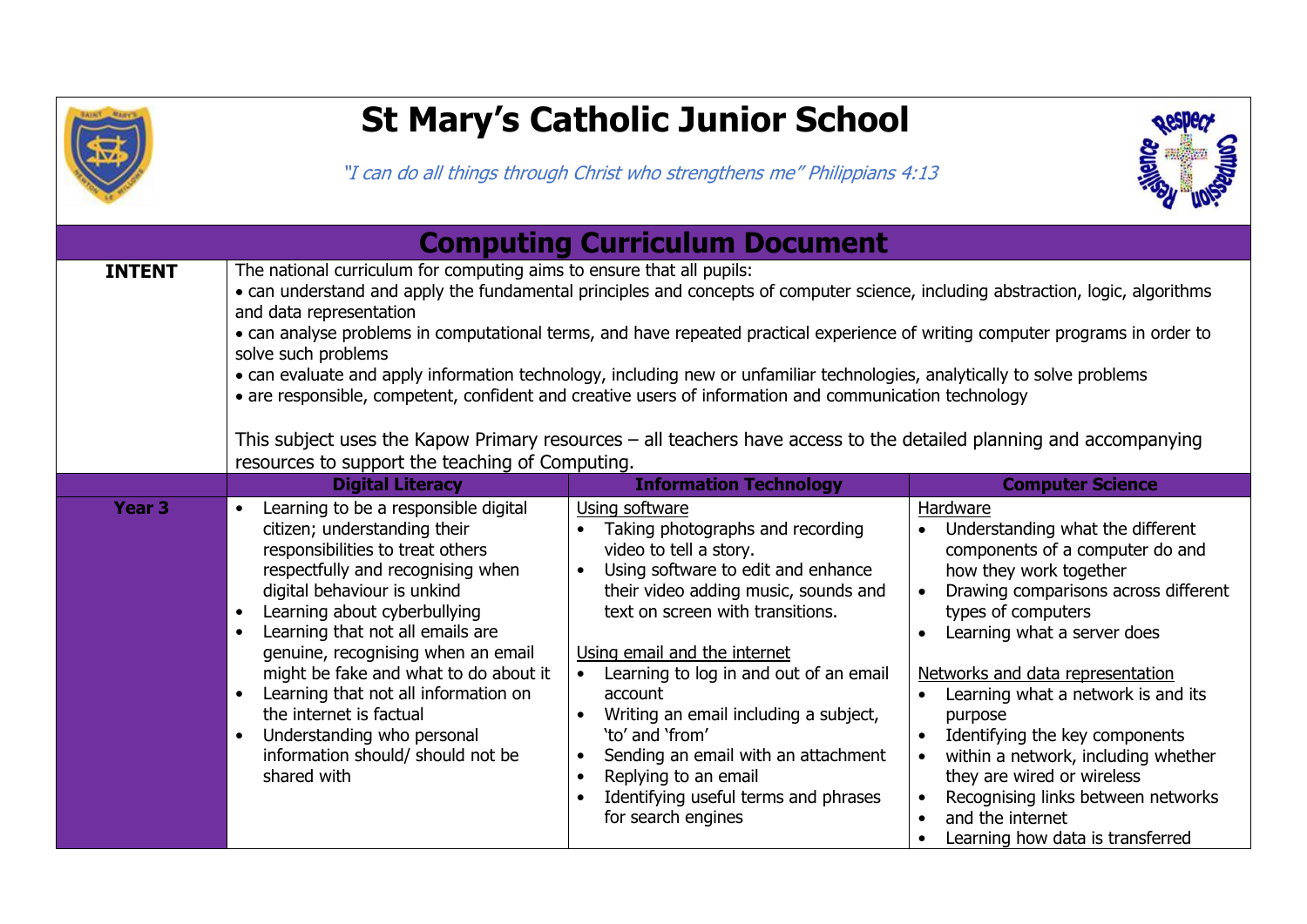|        |                                                                                                                                                                                                                                                                                                                                   | Using data<br>Understanding the vocabulary<br>associated with databases: field,<br>record, data<br>Learning about the pros and cons of<br>digital versus paper databases<br>Sorting and filtering databases to<br>easily retrieve information<br>Creating and interpreting charts and<br>graphs to understand data<br>Wider use of technology<br>Understanding the purpose of emails.<br>$\bullet$<br>Learning what a search engine is<br>Recognising how social media<br>platforms are used to interact | <b>Computational thinking</b><br>Using decomposition to explain the<br>parts of a laptop computer<br>Using decomposition to explore the<br>code behind an animation<br>Using repetition in programs<br>$\bullet$<br>Understanding that computers follow<br>instructions<br>Using an algorithm to explain the roles<br>of different parts of a computer<br>Using logical reasoning to explain how<br>simple algorithms work<br>Explaining the purpose of an algorithm<br>$\bullet$<br>Forming algorithms independently<br>Programming<br>Using logical thinking to explore more<br>complex software; predicting, testing<br>and explaining what it does<br>Incorporating loops to make code<br>more efficient<br>Remixing existing code<br>Using a more systematic approach to<br>debugging code, justifying what is<br>wrong and how it can be corrected |
|--------|-----------------------------------------------------------------------------------------------------------------------------------------------------------------------------------------------------------------------------------------------------------------------------------------------------------------------------------|----------------------------------------------------------------------------------------------------------------------------------------------------------------------------------------------------------------------------------------------------------------------------------------------------------------------------------------------------------------------------------------------------------------------------------------------------------------------------------------------------------|----------------------------------------------------------------------------------------------------------------------------------------------------------------------------------------------------------------------------------------------------------------------------------------------------------------------------------------------------------------------------------------------------------------------------------------------------------------------------------------------------------------------------------------------------------------------------------------------------------------------------------------------------------------------------------------------------------------------------------------------------------------------------------------------------------------------------------------------------------|
| Year 4 | Recognising what appropriate<br>$\bullet$<br>behaviour is when collaborating with<br>others online<br>Recognising that information on the<br>Internet might not be true or correct<br>and that some sources are more<br>trustworthy than others<br>Learning about different forms of<br>$\bullet$<br>advertising on the internet. | Using software<br>Building a web page and creating<br>content for it<br>Designing and creating a webpage for<br>a given purpose<br>Use Google online software for<br>documents, presentations, forms and<br>spreadsheets.<br>Work collaboratively with others<br>$\bullet$<br>Using email and the internet                                                                                                                                                                                               | Hardware<br>Learning about the purpose of routers<br>Networks and data representation<br>Consolidating understanding of the key<br>components of a network<br>Understanding that websites & videos<br>$\bullet$<br>are files that are shared from one<br>computer to another<br>Learning about the role of packets<br>Understanding that computer networks<br>provide multiple services, such as the                                                                                                                                                                                                                                                                                                                                                                                                                                                     |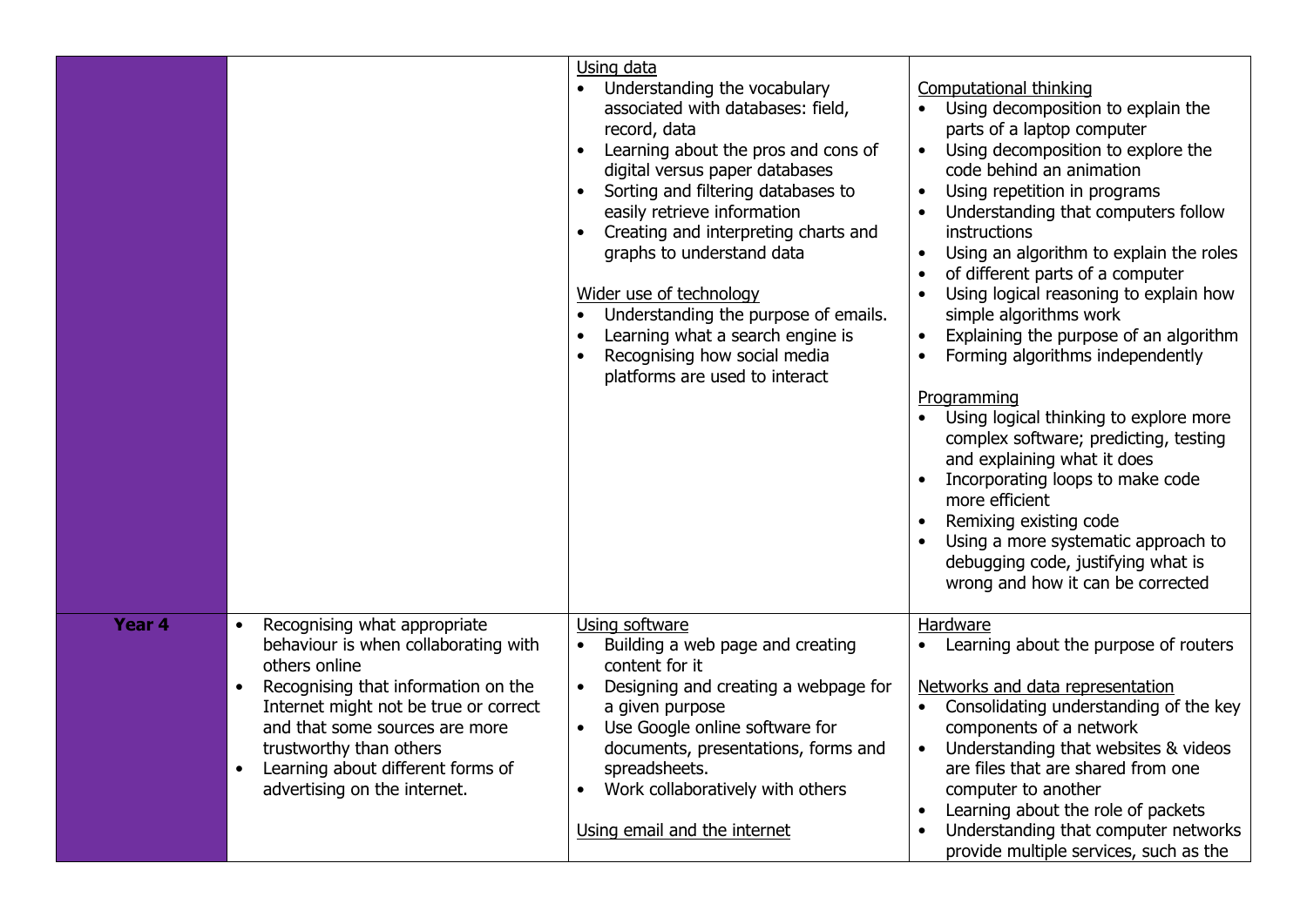|                   |                                                      | Understanding why some results come                | World Wide Web, and opportunities for                       |
|-------------------|------------------------------------------------------|----------------------------------------------------|-------------------------------------------------------------|
|                   |                                                      | before others when searching                       | communication and collaboration                             |
|                   |                                                      | Understanding that information on the<br>$\bullet$ |                                                             |
|                   |                                                      | internet is not all grounded in fact               | Computational thinking                                      |
|                   |                                                      |                                                    | • Solving unplugged problems by                             |
|                   |                                                      | Using data                                         | decomposing them into smaller parts                         |
|                   |                                                      | Designing a weather station which                  | Using decomposition to understand the                       |
|                   |                                                      | gathers and records sensor data                    | purpose of a script of code                                 |
|                   |                                                      |                                                    | Using decomposition to help solve                           |
|                   |                                                      | Wider use of technology                            | problems                                                    |
|                   |                                                      | Understanding that software can be                 | • Identifying patterns through                              |
|                   |                                                      | used collaboratively online to work as             | unplugged activities                                        |
|                   |                                                      | a team                                             | Using past experiences to help solve                        |
|                   |                                                      |                                                    | new problems                                                |
|                   |                                                      |                                                    | Using abstraction to identify the                           |
|                   |                                                      |                                                    | important parts when completing both                        |
|                   |                                                      |                                                    | plugged and unplugged activities                            |
|                   |                                                      |                                                    | Creating algorithms for a specific                          |
|                   |                                                      |                                                    | purpose                                                     |
|                   |                                                      |                                                    |                                                             |
|                   |                                                      |                                                    | Programming                                                 |
|                   |                                                      |                                                    | • Understanding that webstes can be                         |
|                   |                                                      |                                                    | altered by exploring the code beneath                       |
|                   |                                                      |                                                    | the site                                                    |
|                   |                                                      |                                                    | Coding a simple game                                        |
|                   |                                                      |                                                    | Using abstraction and pattern<br>recognition to modify code |
|                   |                                                      |                                                    | Incorporating variables to make code                        |
|                   |                                                      |                                                    | more efficient                                              |
|                   |                                                      |                                                    | Remixing existing code                                      |
|                   |                                                      |                                                    | Using a more systematic approach to                         |
|                   |                                                      |                                                    | debugging code, justifying what is                          |
|                   |                                                      |                                                    | wrong and how it can be corrected                           |
| Year <sub>5</sub> | Learning about how permissions work<br>$\bullet$     | Using software                                     | Hardware                                                    |
|                   | and how to change them                               | Using logical thinking to explore                  | Learning that external devices can be                       |
|                   | Identifying possible issues with online<br>$\bullet$ | software more independently, making                | programmed by a separate computer                           |
|                   | communication                                        | predictions based on their previous                | Learning the difference between ROM<br>$\bullet$            |
|                   | Considering the effects of screen-time               | experience                                         | and RAM                                                     |
|                   | on physical and mental wellbeing                     |                                                    |                                                             |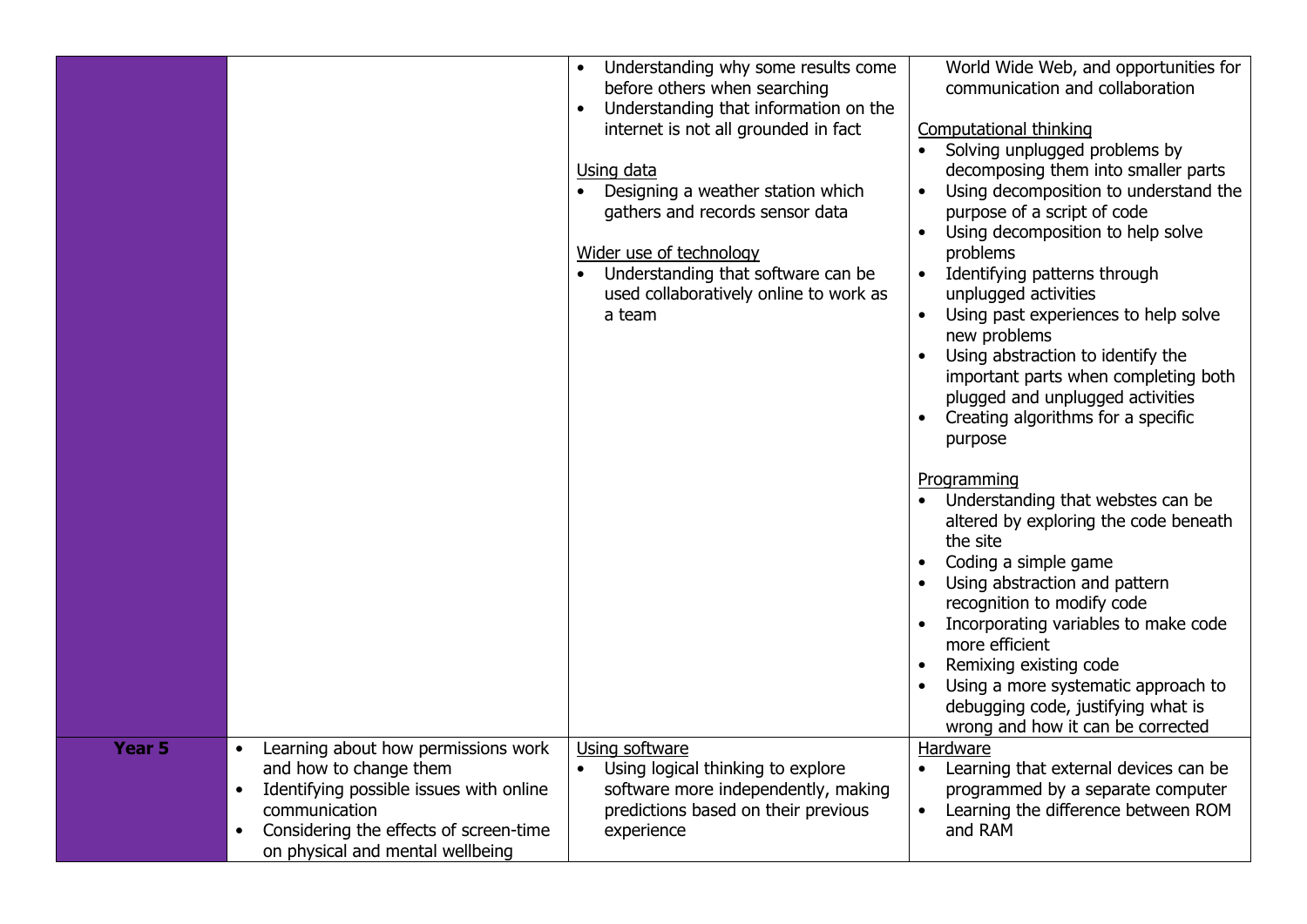| Learning about online bullying and<br>where to seek advice | Using a software programme (Sonic Pi<br>or Scratch) to create music<br>Using video editing software or<br>animation software to animate<br>Identify ways to improve and edit<br>$\bullet$<br>programs, videos, images etc.<br>Independently learning how to use 3D<br>design software package TinkerCAD<br>Using email and the internet<br>Developing searching skills to help find<br>relevant information on the internet<br>Understanding how apps can access<br>our personal information and how to<br>alter the permissions.<br>Using Data<br>Understanding how data is collected<br>Wider use of technology<br>Learn about different forms of<br>communication that have enveloped<br>with the use of technology | Recognising how the size of RAM<br>affects the processing of data<br>Understanding the fetch, decode,<br>execute cycle<br>Networks and data representation<br>Learning the vocabulary associated<br>with data: data and transmit<br>Learning how the data for digital<br>images can be compressed<br>Recognising that computers transfer<br>data in binary and understanding<br>simple binary addition<br>Relating binary signals (Boolean) to<br>$\bullet$<br>the simple character-based language,<br><b>ASCII</b><br>Learning that messages can be sent by<br>binary code, reading binary up to 8<br>characters and carrying out binary<br>calculations<br>Understanding how bit patterns<br>represent images as pixels<br><b>Computational thinking</b><br>Decomposing animations into a series<br>of images<br>Decomposing a program without<br>support<br>Decomposing a story to be able to plan<br>a program to tell a story<br>Predicting how software will work<br>based on previous experience<br>Writing more complex algorithms for a<br>purpose |
|------------------------------------------------------------|------------------------------------------------------------------------------------------------------------------------------------------------------------------------------------------------------------------------------------------------------------------------------------------------------------------------------------------------------------------------------------------------------------------------------------------------------------------------------------------------------------------------------------------------------------------------------------------------------------------------------------------------------------------------------------------------------------------------|-------------------------------------------------------------------------------------------------------------------------------------------------------------------------------------------------------------------------------------------------------------------------------------------------------------------------------------------------------------------------------------------------------------------------------------------------------------------------------------------------------------------------------------------------------------------------------------------------------------------------------------------------------------------------------------------------------------------------------------------------------------------------------------------------------------------------------------------------------------------------------------------------------------------------------------------------------------------------------------------------------------------------------------------------------------|
|                                                            |                                                                                                                                                                                                                                                                                                                                                                                                                                                                                                                                                                                                                                                                                                                        | Programming<br>Programming an animation<br>Iterating and developing their<br>programming as they work                                                                                                                                                                                                                                                                                                                                                                                                                                                                                                                                                                                                                                                                                                                                                                                                                                                                                                                                                       |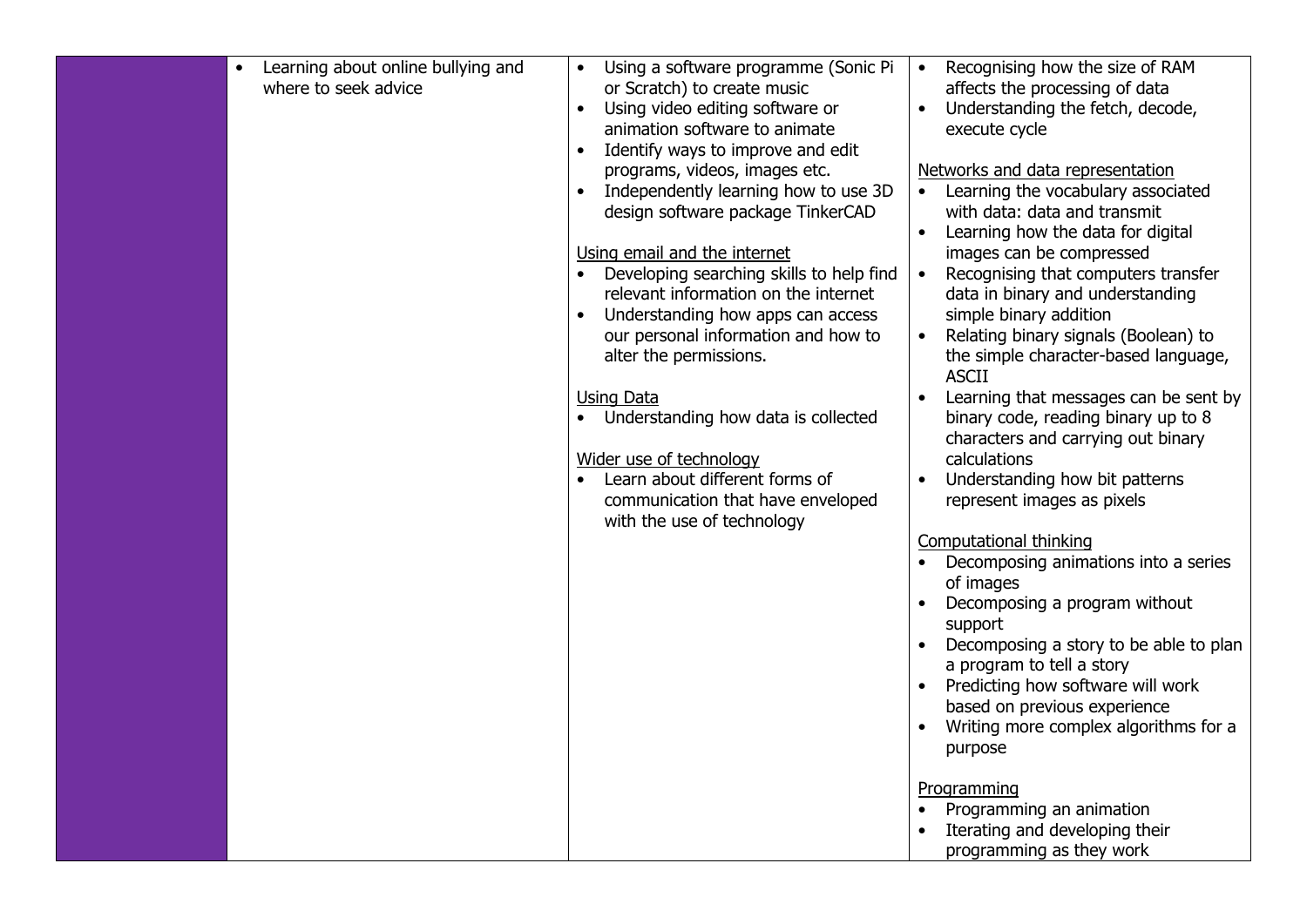|                   |                                                                                                                                                                                                                                                                                                                                                                                                                                                                          |                                                                                                                                                                                                                                                                                                                                                                                                                                                                                                                                                                                                                                                                                                                                                                                                                                                                                              | Beginning to use nested loops (loops<br>$\bullet$<br>within loops)<br>Debugging their own code<br>Writing code to create a desired<br>effect<br>Using a range of programming<br>commands<br>Using repetition within a program<br>Amending code within a live scenario                                                                                                                                                                                                                                                                                                                                                                                                                                                                                                                                                                                                                                                    |
|-------------------|--------------------------------------------------------------------------------------------------------------------------------------------------------------------------------------------------------------------------------------------------------------------------------------------------------------------------------------------------------------------------------------------------------------------------------------------------------------------------|----------------------------------------------------------------------------------------------------------------------------------------------------------------------------------------------------------------------------------------------------------------------------------------------------------------------------------------------------------------------------------------------------------------------------------------------------------------------------------------------------------------------------------------------------------------------------------------------------------------------------------------------------------------------------------------------------------------------------------------------------------------------------------------------------------------------------------------------------------------------------------------------|--------------------------------------------------------------------------------------------------------------------------------------------------------------------------------------------------------------------------------------------------------------------------------------------------------------------------------------------------------------------------------------------------------------------------------------------------------------------------------------------------------------------------------------------------------------------------------------------------------------------------------------------------------------------------------------------------------------------------------------------------------------------------------------------------------------------------------------------------------------------------------------------------------------------------|
| Year <sub>6</sub> | Understanding the importance of<br>$\bullet$<br>secure passwords and how to create<br>them, along with two-step<br>authentication<br>Using search engines safely and<br>effectively<br>Recognising that updated software can<br>help to prevent data corruption and<br>hacking<br>Considering their digital footprint and<br>online reputation and future<br>implications they may have<br>Learning about how to collect evidence<br>and report online bullying concerns | Using software<br>Using logical thinking to explore<br>$\bullet$<br>software independently, iterating ideas<br>and testing continuously<br>Using search and word processing<br>skills to create a presentation<br>Planning, recording and editing a radio<br>play<br>Creating and editing sound recordings<br>for a specific purpose<br>Creating and editing videos, adding<br>multiple elements: music, voiceover,<br>sound, text and transitions to create a<br>video advert<br>Using design software TinkerCAD to<br>design a product<br>Creating a website with embedded<br>links and multiple pages<br>Using email and the internet<br>Understanding how search engines<br>work<br><b>Using Data</b><br>Understanding how barcodes, QR<br>codes and RFID work<br>Gathering and analysing data in real<br>time<br>Creating formulas and sorting data<br>$\bullet$<br>within spreadsheets | Hardware<br>Learning about the history of<br>$\bullet$<br>computers and how they have evolved<br>over time<br>Using the understanding of historic<br>$\bullet$<br>computers to design a computer of the<br>future<br>Understanding and identifying<br>$\bullet$<br>barcodes, QR codes and RFID<br>Identifying devices and applications<br>$\bullet$<br>that can scan or read barcodes, QR<br>codes and RFID<br>Acknowledging that corruption can<br>$\bullet$<br>happen within data during transfer (for<br>example when downloading, installing,<br>copying and updating files)<br>Networks and data representation<br>Understanding that computer networks<br>provide multiple services<br><b>Computational thinking</b><br>Decomposing a program into an<br>algorithm<br>Using past experiences to help solve<br>new problems<br>Writing increasingly complex<br>$\bullet$<br>algorithms for a purpose<br>Programming |